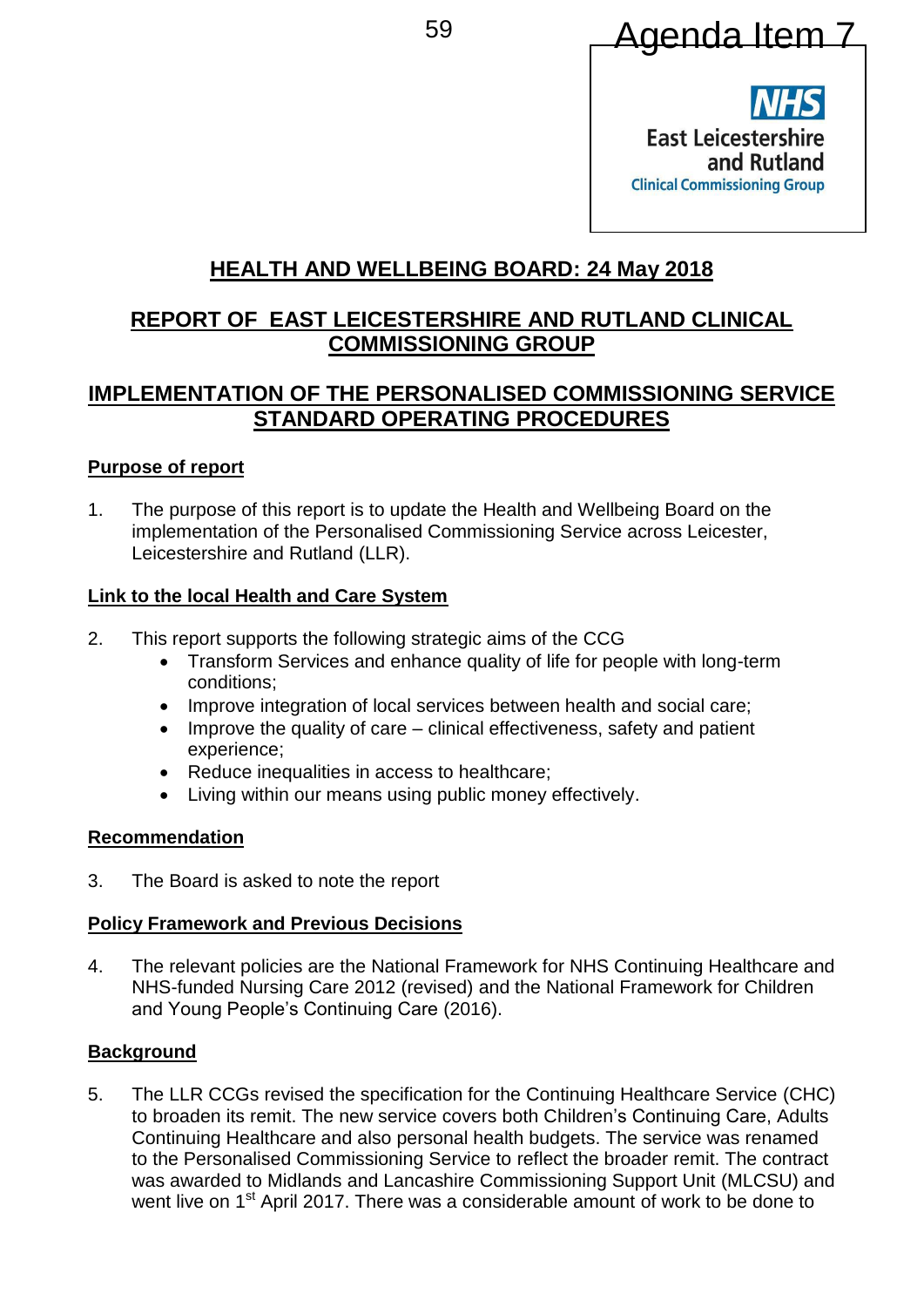transition the service prior to implementing the full End to End process. The End to End process means that all full assessments for Continuing Healthcare will be coordinated and undertaken by staff from the Personalised Commissioning Service in conjunction with other members of the Multidisciplinary team. Previously assessments were undertaken by staff from both Leicestershire Partnership Trust, University Hospitals of Leicestershire and the previous CHC provider.

## **Update on Progress**

- 6. The CCG has worked with MLCSU to transition the service from the previous provider with the main objective being to ensure that the National Framework for Continuing Healthcare is applied correctly and that assessments are well evidenced. This required significant recruitment into permanent posts, both clinical and administrative. MLCSU have developed their Standard Operating Procedures for the following:
	- CHC assessment and review process
	- Fast Tracks into the CHC service
	- Joint Funding requests from the Local Authorities.
- 7. MLCSU have been providing training on the application of the CHC framework for Local Authority and NHS staff and the feedback from staff attending the training has been positive. The training has helped staff to clarify the purpose of the assessment, what information is needed and how to identify the correct levels of assessed need. This work is supporting the end to end process.
- 8. MLCSU implemented the end to end process with LPT referrals in August 2017 and are in the final stages of implementing the process in UHL with a go live date of  $1<sup>st</sup>$  July 2018.
- 9. In order to develop stronger working relationships at all levels there are a number of meetings with all partners. The Personalised Commissioning Operational Service Group is managed by MLCSU and provides the opportunity to discuss and resolve operational issues. The Personalised Commissioning Transformation Group is managed by the CCG and as well as focusing on the future development of the service is also the escalation route for issues that cannot be resolved in the Operational Service Group. Membership of both groups includes the CCG, the three Local Authorities, Leicestershire Partnership Trust,University Hospitals of Leicestershire, LOROS and MLCSU.
- 10.The Transformation Group has also worked with the three Local Authorities on the revision of the NHS Continuing Healthcare Interagency Disputes Policy. This policy describes the steps for NHS Bodies and Local Authorities to mediate in disputes about NHS Continuing Healthcare and covers disputes about eligibility and also joint funding requests. This policy is only for disputes between the agencies. There is a separate route for individuals and their families to dispute the outcome of an assessment.

## **Future Developments**

- 11. There are a number of areas of work for the future development of the service and these include the following:
	- Implementation of the National framework for NHS Continuing Healthcare and NHS-funded Nursing Care October 2018 (Revised). The revised framework was published in March 2018 with an implementation date of 1<sup>st</sup> October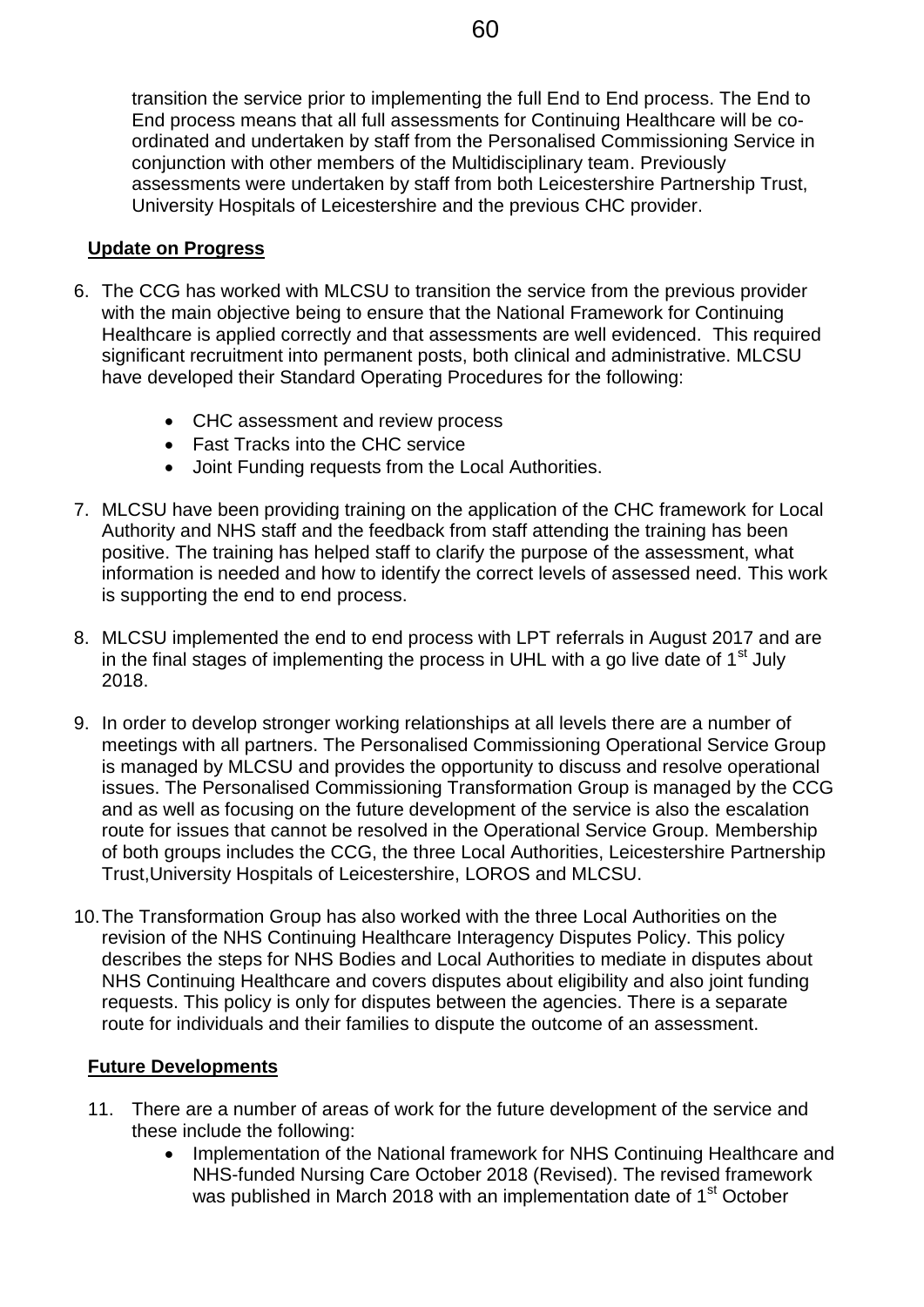2018. Although the revision does not change the eligibility criteria it is intended to provide greater clarity to individuals and staff through a new structure and style. The revision is also intended to reflect legislative changes since the 2012 National Framework was published, primarily to reflect the implementation of the Care Act 2014.

- CCGs have been asked by NHS England to develop plans to make personal health budgets the default delivery model for NHS Continuing Healthcare funded home care by April 2019.There were 176 PHBs in East Leicestershire and Rutland CCG and West Leicestershire CCG as at the end of quarter 4 of 2017-18 so there is a good basis to build on and MLCSU have already trained their Nurse Commissioners, however there will still be a significant amount of work to be done to ensure that this is the default offer.
- Ensuring that the majority of NHS CHC assessments take place outside of acute hospital settings. The requirement is that less than 15% of all assessments take place in an acute setting.
- Ensuring that more than 80% of decisions on eligibility are completed within 28 calendar days

## **Resource Implications**

12. There are no additional resource implications as the resource to manage this service is already in place.

## **Timetable for Decisions**

13. Not applicable.

# **Circulation under the Local Issues Alert Procedure**

14. None.

# **Officer to Contact**

Paul Gibara, Chief Commissioning and Performance Officer Telephone: 0116 295 6266 Email: [Paul.Gibara@EastleicestershireandRutlandccg.nhs,uk](mailto:Paul.Gibara@EastleicestershireandRutlandccg.nhs,uk)

Noelle Rolston. Head of Personalised Commissioning Telephone: 0116 295 6767 Email: Noelle.rolston@eastleicestershireandrutlandccg.nhs.uk

## **Relevant Impact Assessments**

## Equality and Human Rights Implications

15. Due regard to the positive general duties of the Equality Act 2010 has been undertaken in the development of this report. The CCG aims to design and implement services, policies and measures that meet the diverse needs of our service, population and workforce, ensuring that none are placed at a disadvantage over others.